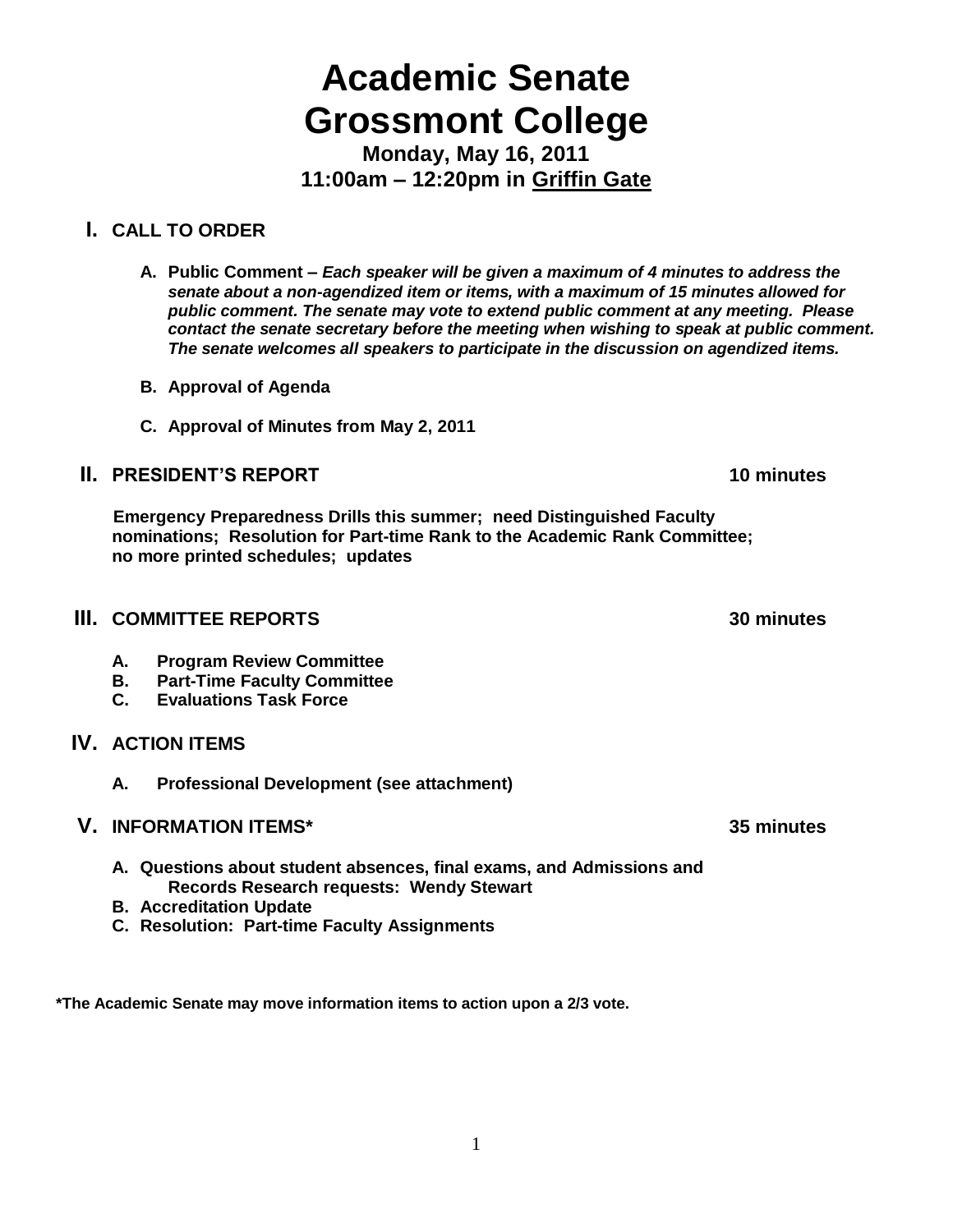## **5-15-2011 Attachment for Action Item A**

#### **Application for "Independent Project" Flex Credit**

This application is for activities for which you would like to receive Professional Development Credit which are **not** already included on the Flex schedule.

To see the list of Grossmont College due dates and requirements, visit the links below:

[Professional Development Requirements](http://www.grossmont.edu/staffdevelop/profdevreq.asp) Examples of Independent Flex activities that do meet these criteria Examples of Independent Flex activities that DO NOT meet these criteria

You should submit this application to request flex credit for an activity **prior** to the activity taking place and no later than two weeks after the event, in order to receive credit.

Note: submitting this application without receiving prior approval from the Faculty Professional Development Committee does not guarantee that you will receive Flex Credit.

#### **In order to be approved, the activity must meet all of the following criteria:**

- The primary goal of the activity must be professional growth and achievement of the mission of the college
- Accomplishment of the activity must be of sufficient benefit to justify the time spent.
- You must not be compensated in any other way for this activity.
- The majority of the event must not be purely recreational or social.
- The activity must fall outside expected departmental and other contractual faculty duties.

#### **In addition, your proposed activity must meet one of the following** [State Guidelines](http://www.cccco.edu/Portals/4/AA/Flexible%20Calendar/Flex_Calendar_Guidelines_04-07.docx.pdf) **.**

- 1. Improvement of teaching.
- 2. Maintenance of current academic and technical knowledge and skills.
- 3. In-service training for vocational education and employment preparation programs.
- 4. Retraining to meet changing institutional needs.
- 5. Intersegmental exchange programs.
- 6. Development of innovations in instructional and administrative techniques and program effectiveness.
- 7. Computer and technological proficiency programs.
- 8. Courses and training which implement affirmative action and upward mobility.
- 9. Other activities determined by the Board of Governors to be related to educational and professional development pursuant to criteria established by the Board of Governors of the California Community Colleges.



# **GROSSMONT COLLEGE**

# **Independent Flex Activity Request**

|       | ____ |            | ___ | ---------- |  |
|-------|------|------------|-----|------------|--|
| Name: |      | Dept:<br>- |     |            |  |
|       |      |            |     |            |  |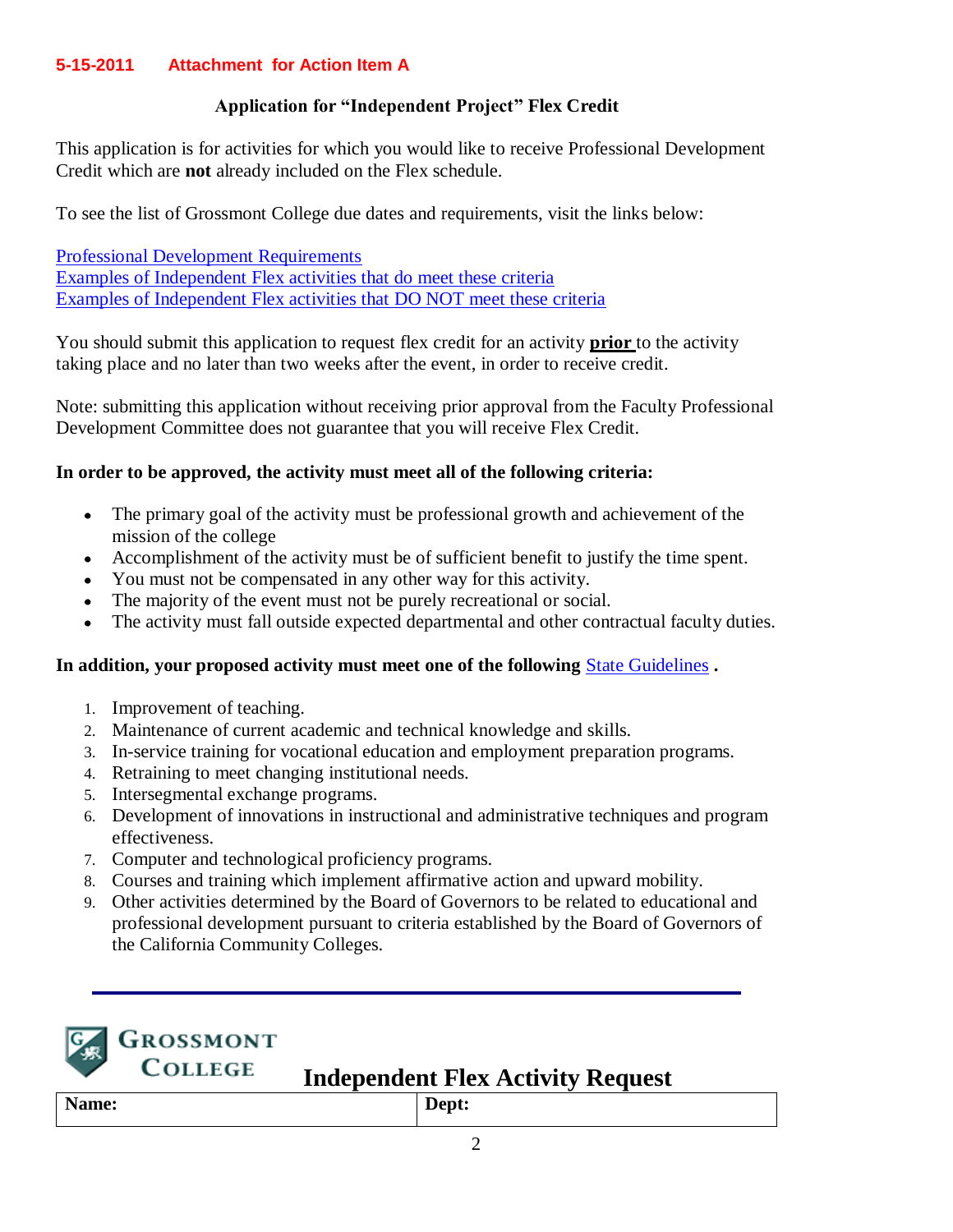| Year:         | <b>Semester:</b> |
|---------------|------------------|
| <b>Email:</b> | Phone / ext:     |

# **Check one of the following:**

O This is an application for flex credit for attending a conference. Answer questions one and two below (only). Flex credit for attending conferences is limited to 20 hours a year.

О This is an application for flex credit for attending off-campus training conducted by a non-Grossmont training provider. Answer questions one and two below (only).

O This is an application for flex credit for completing an independent flex project, which is a professional development activity that is conceived and executed by a faculty person independently of any training provider or organization. Answer all questions below. Also, submit the final project to the Professional Development Director by June 30th. The final project may be posted on the Professional Development website. Flex credit for a single independent flex project is limited to 16 hours per semester.

# **I** am requesting **FLEX** hours.

### **Please be as thorough as possible. If vague information is provided, a response to your application may be delayed.**

1. Provide a description of the activity.

Please enter the link to the conference or off-campus training here:

- 2. If this is a conference or off-campus training, when will it take place?
	- to |
- 3. State the anticipated learning outcomes for the activity, and how this activity contributes to your own professional growth.

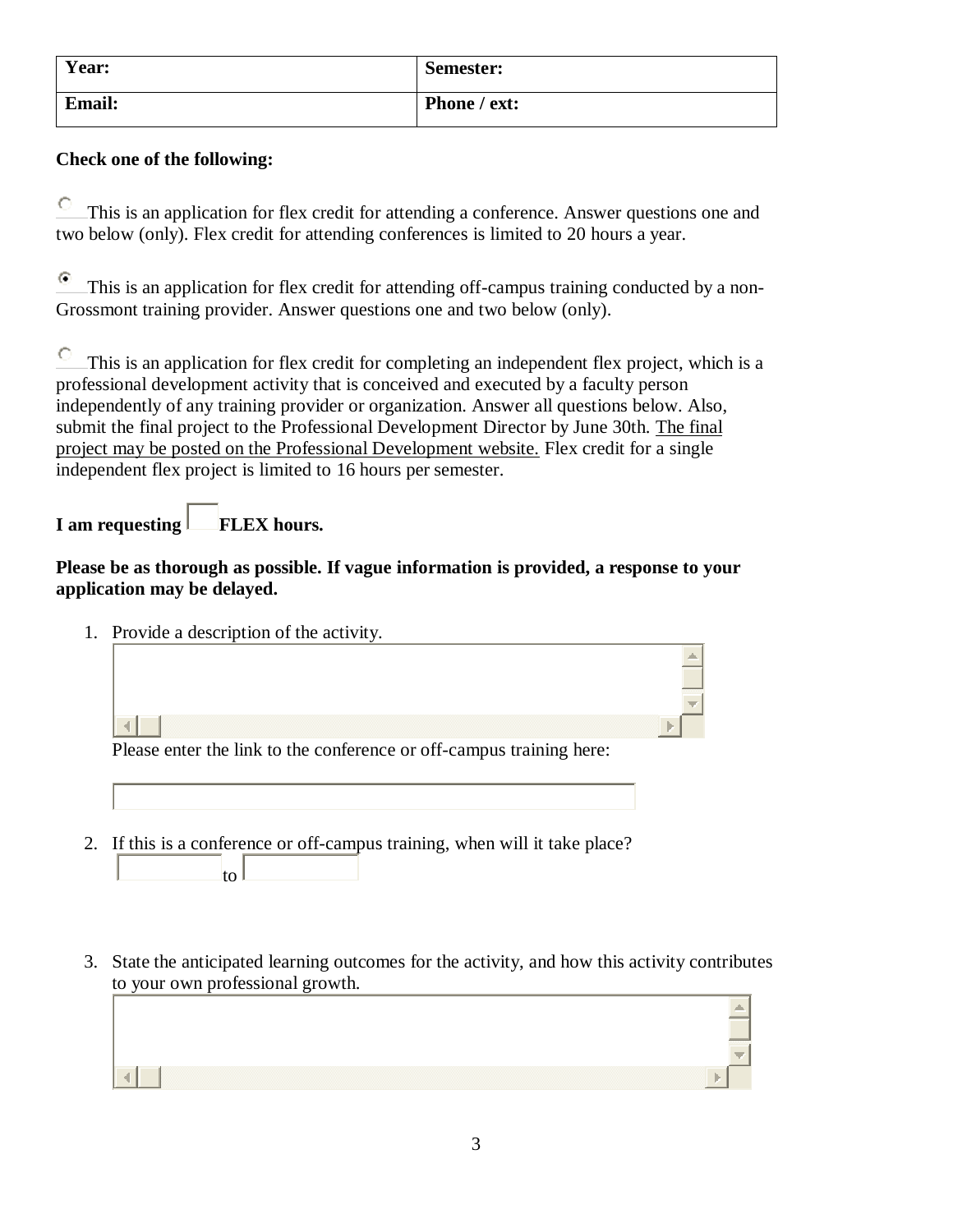4. Describe how you will disseminate and share (as appropriate) the product of your independent flex project with your colleagues so as to support the mission of the college.



When complete, please save this Word document and email to the Faculty Professional Development Committee at: [fpdc@gcccd.edu](mailto:fpdc@gcccd.edu)

## **Examples of Activities that Do Meet the Flex Criteria**

- Faculty- or staff–led workshops or presentations given to faculty to provide them with:
	- o tools to improve student learning,
	- o inform them about Student Services available at Grossmont College
	- o topics concerning cultural diversity
	- o topics concerning human resources.
	- o topics concerning institutional effectiveness
	- o topics concerning employee health and wellness
	- o topics concerning the college's financial stability
	- o topics concerning technological advancement.
	- $\circ$  training on how to use computer resources that will be utilized during instruction.
- Publisher-provided training, its goal must be to train participants in using the resources, not merely to display the product for sales purposes. This should be limited to a reasonable number of hours (suggested hours for publisher-led training is 4 hours per academic year
- Lectures or talks that enrich a faculty person's knowledge of other disciplines and areas of knowledge.
- Research or travel to non-local sites to develop materials for a new course or program which is highly encouraged to be shared during the next flex week activities.
- Faculty-led trips to museums or other cultural sites that enrich a faculty person's knowledge of other disciplines and other cultures.
- Engaging in constructive activities and original research which enhance professional standing in one's  $\bullet$ field or in a related area. This should be limited to a reasonable number of hours (suggested hours for such activities is 4 hours per academic semester)